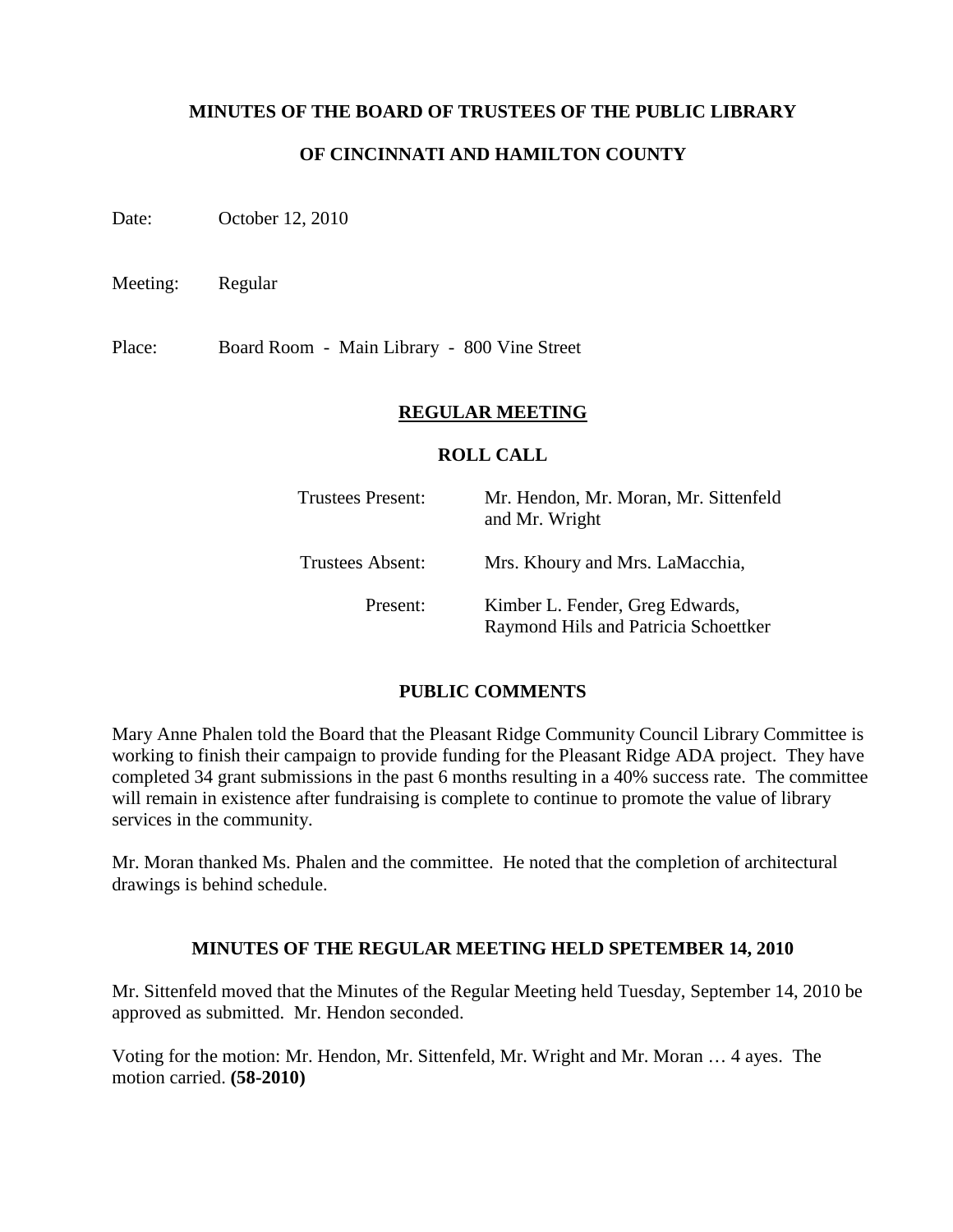## **EXECUTIVE DIRECTOR'S REPORT**

Ms. Fender reported that:

### *Library Journal* Star Library

• our Library was rated a Star Library by *Library Journal.* These ratings are based on four per capita measures: circulation, visits, program attendance and Internet use. Based on 2008 data, our Library received a four star rating and an overall ranking of  $7<sup>th</sup>$  for libraries with an annual operating budget of \$30 million or more. Of 7,407 public libraries nationwide, only 258 received star designation. With one exception, every metropolitan library in Ohio received a star rating. More Ohio libraries (36) received a star rating than any other state.

With this recognition, our Library has earned the distinction of being the only library in the country to be ranked in the top 10 on all library ratings: Hennen, Star, busiest and largest collection.

Mr. Sittenfeld recommended that this information be used to promote our library as a good return on investment.

### Charles Anness Plaque

• a plaque commemorating the contributions of Library Board member Charles Anness will be unveiled tonight at a reception at the Delhi Township Branch.

## 56th Annual Veterans Day Program

• the Main Library's 56th Annual Veterans Day Commemoration will be November 11. George J. Cordrey, a World War II Marine veteran, will present keynote remarks. The program is sponsored by the Friends of the Public Library.

## State Library Board

• Foundation Director Joe Dehner has declined to be nominated to the State Library Board, but retired Library staff member Mary Kay Levesay has agreed to be a candidate.

Jason Buydos, Technical Services Director, reported that:

## LSTA Panorama Grant

• the Library was awarded a Library Services and Technology Act (LSTA) Grant in the amount of \$78,922 to showcase the Library's 1848 Panorama of Cincinnati daguerreotype. A required match of \$26,308 will come from the Friends of the Public Library, the Library Foundation, private donors or Library funds. The project includes the development of a web application and the purchase of touch screen displays and furniture. The Panorama has not been displayed for over fifty years, but this grant will provide both physical and virtual access to this resource.

Ms. Fender noted that a promised \$10,000 donation from an individual would reduce the commitment from the Friends and/or Foundation.

## Digital Services HF Group Contract

• the Library is subcontracting with the HF Group in a digitization project for the Free Library of Philadelphia. The HF Group, a nationwide library binding and information services company,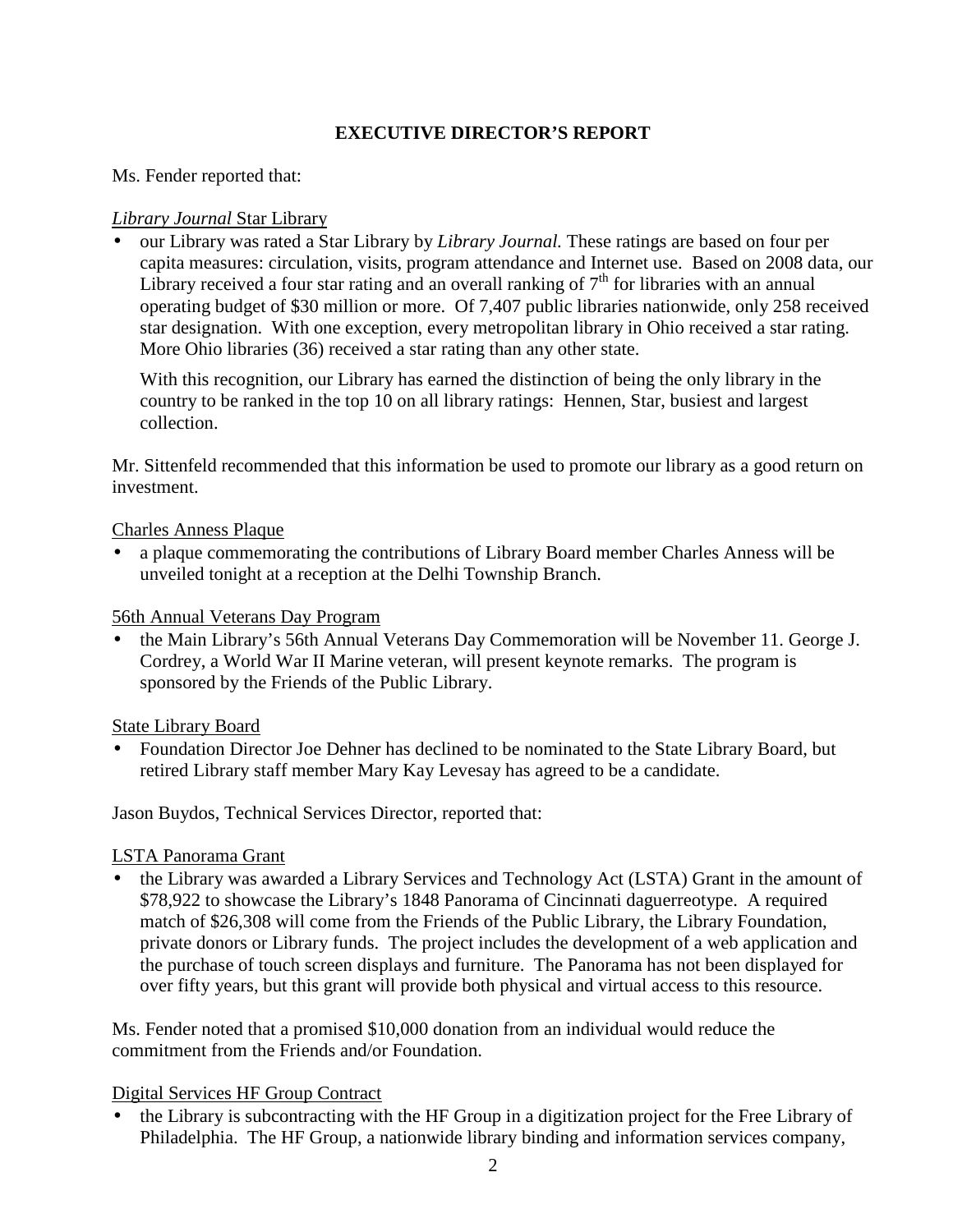has a contract to digitize maps in Philadelphia's collection and they will use the services of the Library's Digital Services Department to meet the project specifications. The Library will receive \$40 for each map digitized. An anticipated annual volume of 1,800 maps would generate potential annual revenue of \$72,000, \$288,000 over four years. He estimated that each map would require 10 minutes to digitize.

## LSTA Grant Application – Microform Digitization

Mr. Buydos recommended that the Board approve application for a Library Services and Technology Act Grant to expand the Library's digitizing capabilities to include microfilm and microfiche, generally referred to as microform. The Library's 105,377 roles of microfilm and 3,363,649 sheets of microfiche range from city directories, maps and newspapers to  $16<sup>th</sup>$  century scholarly works. Since microform items do not circulate and require special equipment to view, Library customers have limited access to content in these formats. Digitization will allow broader access and, with the addition of Optical Character Recognition, the ability to search by browsing or key word search.

If funded, the grant would provide \$24,000 toward the purchase of equipment. The Library would be responsible for a \$49,850 match. We expect interest from other organizations in having portions of their microform collections digitized, a service for which we charge a fee.

Mr. Hendon moved that the Executive Director's Report be approved as submitted, including applying for an LSTA grant for microform digitization. Mr. Sittenfeld seconded.

Voting for the motion: Mr. Hendon, Mr. Sittenfeld, Mr. Wright and Mr. Moran … 4 ayes. The motion carried. **(59-2010)** 

# **LIBRARY SERVICES AND ADMINISTRATION COMMITTEE REPORTS**

## **LIBRARY SERVICES**

Mr. Hendon introduced Mary Beth Brestel, Manager of the Delhi Township Branch.

#### Delhi Township Branch

Mary Beth Brestel spoke to the Board about the Delhi Township Branch and their tradition of excellence in programming, community outreach and circulation. For two years, Delhi has ranked second among branches in both number of programs presented and program attendance. Educator cards, teacher collections and Outreach Services deliveries are heavily used. During the 2009-10 school year, Outreach Services made 43 regular deliveries to teachers within Delhi's service area, more than any other branch. Delhi ranks ninth among branches in circulation and recently added Playaways, a fourth self-check machine and digital signage.

Mr. Sittenfeld asked about career development paths at the Library and how success by location is defined. Mr. Moran noted Library affiliations with Northern Kentucky University and Kent State University, where degrees in the Library field are offered.

Mr. Hendon reported that: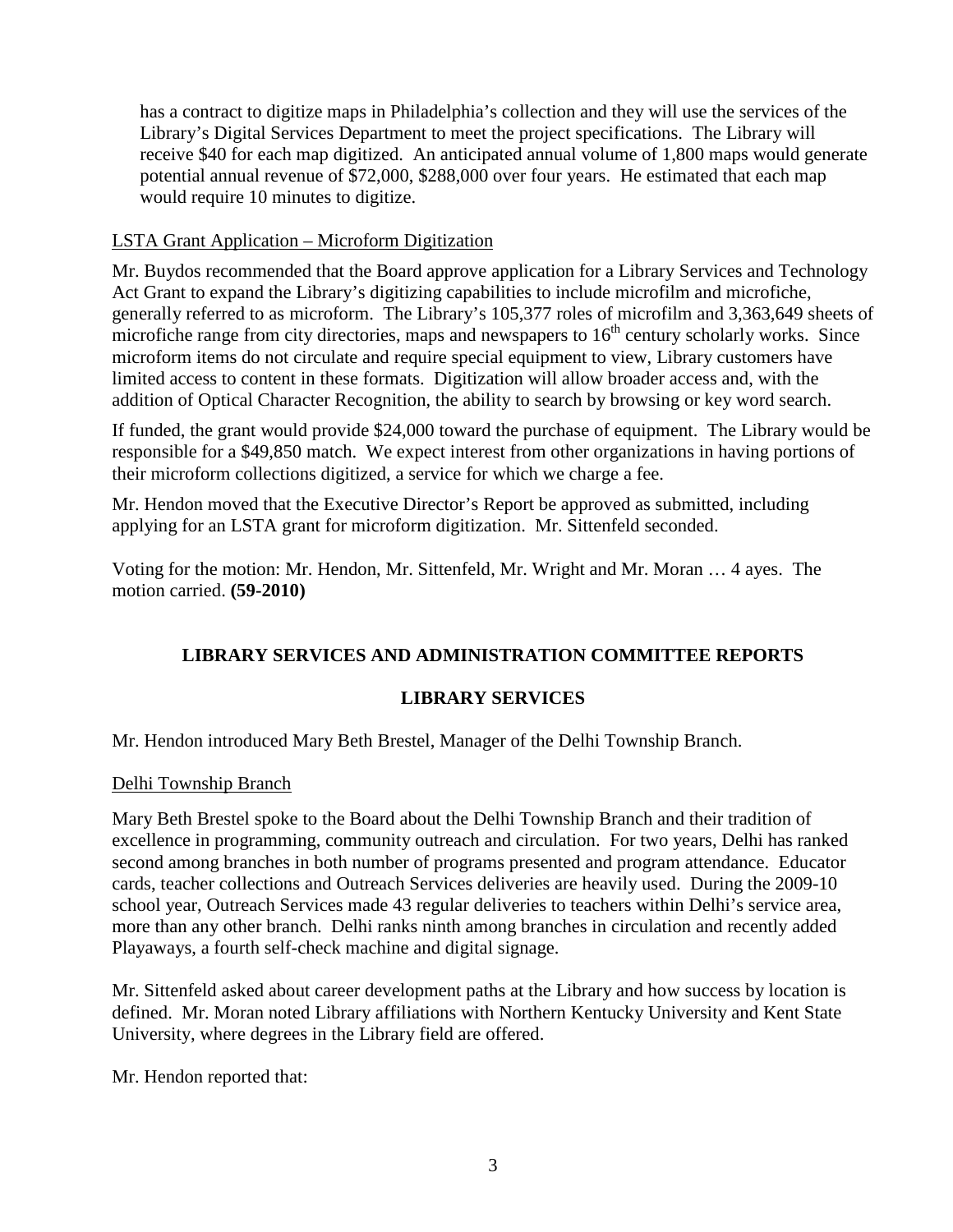## ALA Annual Conference 2011

• Library staff presentations at the 2011 American Library Association (ALA) annual conference include *Download This! How One Library Embraced Its Downloadable Future*, presented by Ned Heeger-Brehm, Groesbeck Branch Manager, and *Goin' Mobile: We Did It and You Can Too*, presented by Sandy Bolek, Internet Site Coordinator. Kathy Bach, Westwood Branch Manager, will participate in a panel discussion on *Displaying Partnerships: How to Successfully Build Partnerships with Other Agencies.*

## E-Mail Checkout Receipts

as of October 4, customers using a self-check machine can choose to e-mail themselves their check-out receipt. The options to print or not print a receipt remain.

## 2010 Books by the Banks

• the fourth annual Books by the Banks book festival on October 2 was a success. Estimated attendance of 3,616 is a 40% increase over 2009. Joseph-Beth, the event's official bookseller, realized a 12% increase in sales. Over 100 authors participated in the six-hour event, signing books, posing for pictures and/or participating in individual or panel discussions (attendance of 957). "Kids Corner", sponsored by K12, included crafts and activities for children. Twenty-six organizations participated in organizing and/or funding the 2010 festival, including nine libraries from Ohio and Kentucky.

## Programs and Exhibits of Note

- the theme of *Teen Read Week* (October 17 23)*,* an initiative of the Young Adult Library Services Association to encourage teens to read, is *Books with Beat @ your library.* Teens can submit book reviews through the Library's website and participate in the  $9<sup>th</sup>$  Annual Teen Photography Contest, as well as other programs and activities.
- October is *Family History Month* and the Genealogy and Local History Department, along with the Hamilton County Genealogical Society, is celebrating with a series of programs including an introduction to genealogy, using online sources for research and overlooked and under used resources for African American genealogy. A Genealogy Lock-In will allow genealogists to conduct research after-hours.
- the Library will partner with the Cincinnati Chapter of the American Chemical Society to present hands-on chemistry programs to children during *National Chemistry Week* (October 17-23). This year's theme, "*Behind the Scenes with Chemistry*", focuses on the common chemistry behind special effects in movies and television.
- The Office of the Mayor of Cincinnati and the Greater Cincinnati Chapter of the Financial Planning Association have partnered with the Library for *Cincinnati Financial Planning Day* on October 23. This free, public event will allow participants to meet one-on-one with professional financial planners and will present educational workshops on key financial topics, including budgeting, financial planning, bankruptcy, foreclosure and identity theft protection.
- In celebration of Ohio Archaeology Month, the Genealogy and Local History Department, in partnership with archaeology firm Gray and Pape, is exhibiting artifacts excavated from The Banks construction site. The *Beneath the Banks* exhibit runs through the end of the year.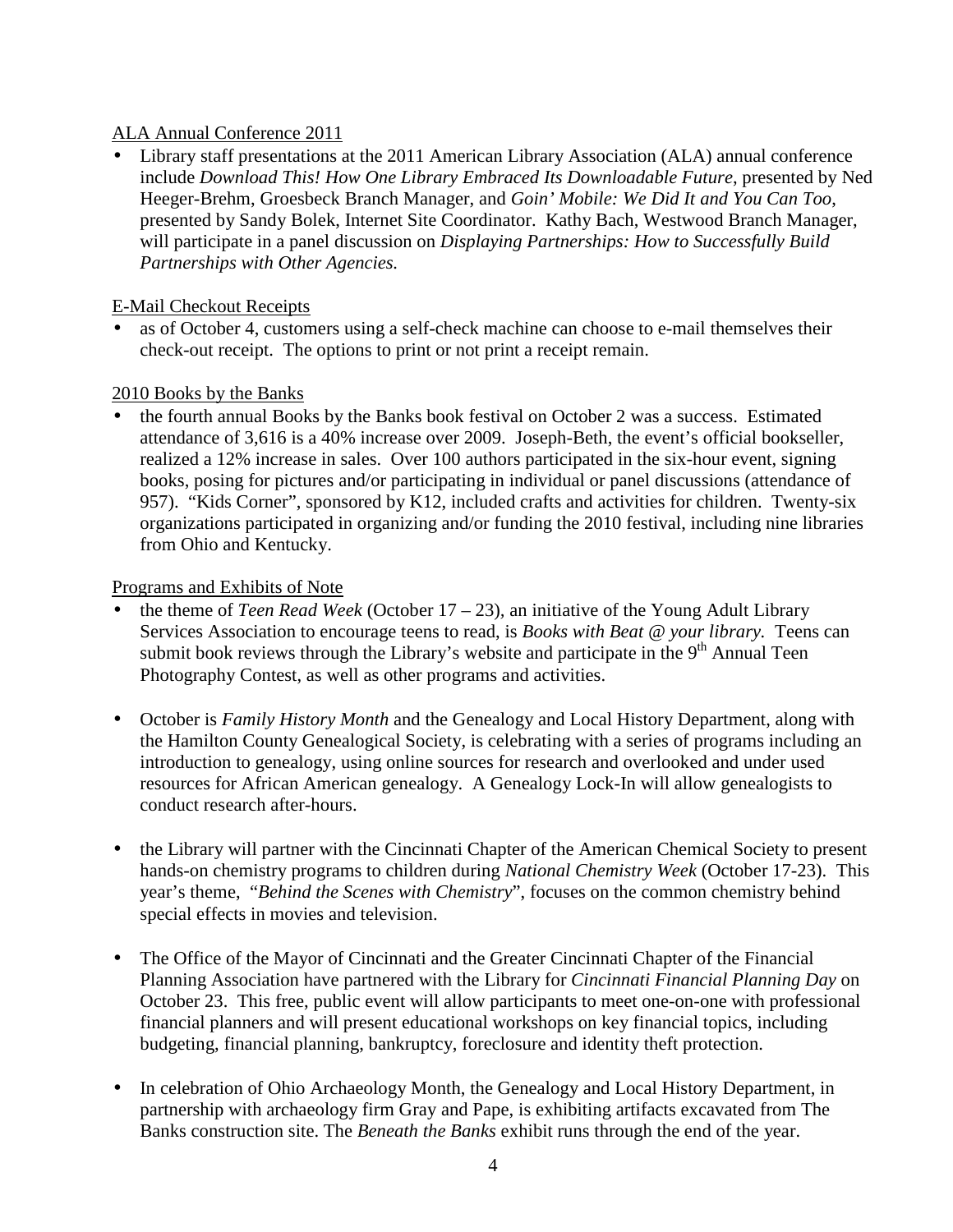Library Usage

• usage for the month of September was up – including a 6.4% increase for Main Library, 30.1 % for Avondale Branch and 61.1% in digital (downloadable) circulation. Usage of downloadable material out circulated both Madisonville and Elmwood Place Branches for the month. Year-todate, digital circulation is now out pacing Elmwood Place Branch.

Some additional usage statistics include:

- Number of programs increased 4.1%
- Attendees at programs increased 13.8%
- DVD circulation increased 3.8%
- CD-music usage increased 2.9%
- Active cardholders were at  $334,063 (+36%)$
- 171,179 holds were checked-out, a 6.8% increase
- Hunger Games, this year's OTSP title, was the #1 circulating title for the month
- the top circulating items and statistical reports for the month of September 2010 were submitted.

## **ADMINISTRATION**

## Personnel Changes

Mr. Hendon recommended that the Board approve the following personnel changes effective through October 2, 2010:

| <b>ACTION</b>         | <b>AGENCY</b>                     | <b>POSITION TITLE</b>              |      | FTE EMPLOYEE NAME        | <b>EFFECTIVE</b><br><b>DATE</b> |
|-----------------------|-----------------------------------|------------------------------------|------|--------------------------|---------------------------------|
| Retirement            | Hyde Park                         | LSA I                              | 1.00 | Brueneman, Brigitte E    | 09/30/10                        |
| Retirement            | Green Township                    | LSA I                              | 0.75 | Joyce, Mary Ellen        | 09/30/10                        |
| Promotion             | Symmes Township                   | LSA II                             | 1.00 | Barnum, Terry L.         | 09/05/10                        |
| Promotion             | <b>Library Services</b>           | <b>Library Services</b><br>Floater | 1.00 | Ellis, Justin L.         | 09/19/10                        |
| Promotion             | <b>Circulation Services</b>       | LSA I                              | 1.00 | Harris, Darryl L.        | 09/19/10                        |
| Promotion             | <b>Circulation Services</b>       | LSA I                              | 0.50 | Mayo, Marc A.            | 09/05/10                        |
| Promotion             | <b>Circulation Services</b>       | LSA I                              | 0.50 | Smith, Whitney P.        | 09/19/10                        |
| Promotion             | <b>Children's Learning Center</b> | <b>LSA II</b>                      | 1.00 | Sullivan, Elizabeth L.   | 09/05/10                        |
| Appointment           | Groesbeck                         | <b>Student Shelver</b>             | 0.30 | Bodenstein, Cassandra M. | 09/19/10                        |
| Appointment           | Sharonville                       | <b>Student Shelver</b>             | 0.30 | Conley, Austin T.        | 09/05/10                        |
|                       | Appointment Homework Central      | LSA II                             | 0.60 | Hartig, Matthew D.       | 09/05/10                        |
| Appointment           | <b>Materials Retrieval</b>        | Page                               | 0.50 | Leach, Casey S.          | 09/19/10                        |
| Appointment Hyde Park |                                   | LSA I                              | 0.50 | Macaluso, Sandra         | 09/05/10                        |
| Appointment           | Harrison                          | <b>Student Shelver</b>             | 0.30 | May, Kelly A.            | 09/05/10                        |
| Appointment           | Northside                         | LSA I                              | 0.60 | O'Nan, Charles P.        | 09/05/10                        |
| Appointment           | Shipping & Receiving              | Truck Driver, Light                | 0.70 | Poynter, Brandon K.      | 09/19/10                        |
| Appointment           | Human Resources                   | <b>Benefits Clerk</b>              | 0.50 | Smith, Nichelle M.       | 09/19/10                        |
| Appointment           | Groesbeck                         | <b>Student Shelver</b>             | 0.30 | Suttles, Kaylie A.       | 09/19/10                        |
| Change                | <b>Outreach Services</b>          | <b>Shelver</b>                     | 0.70 | Dovel, Jessica R.        | 09/19/10                        |
| Change                | Acquisitions                      | Acquisitions<br>Assistant I        | 1.00 | Walker, John F.          | 09/05/10                        |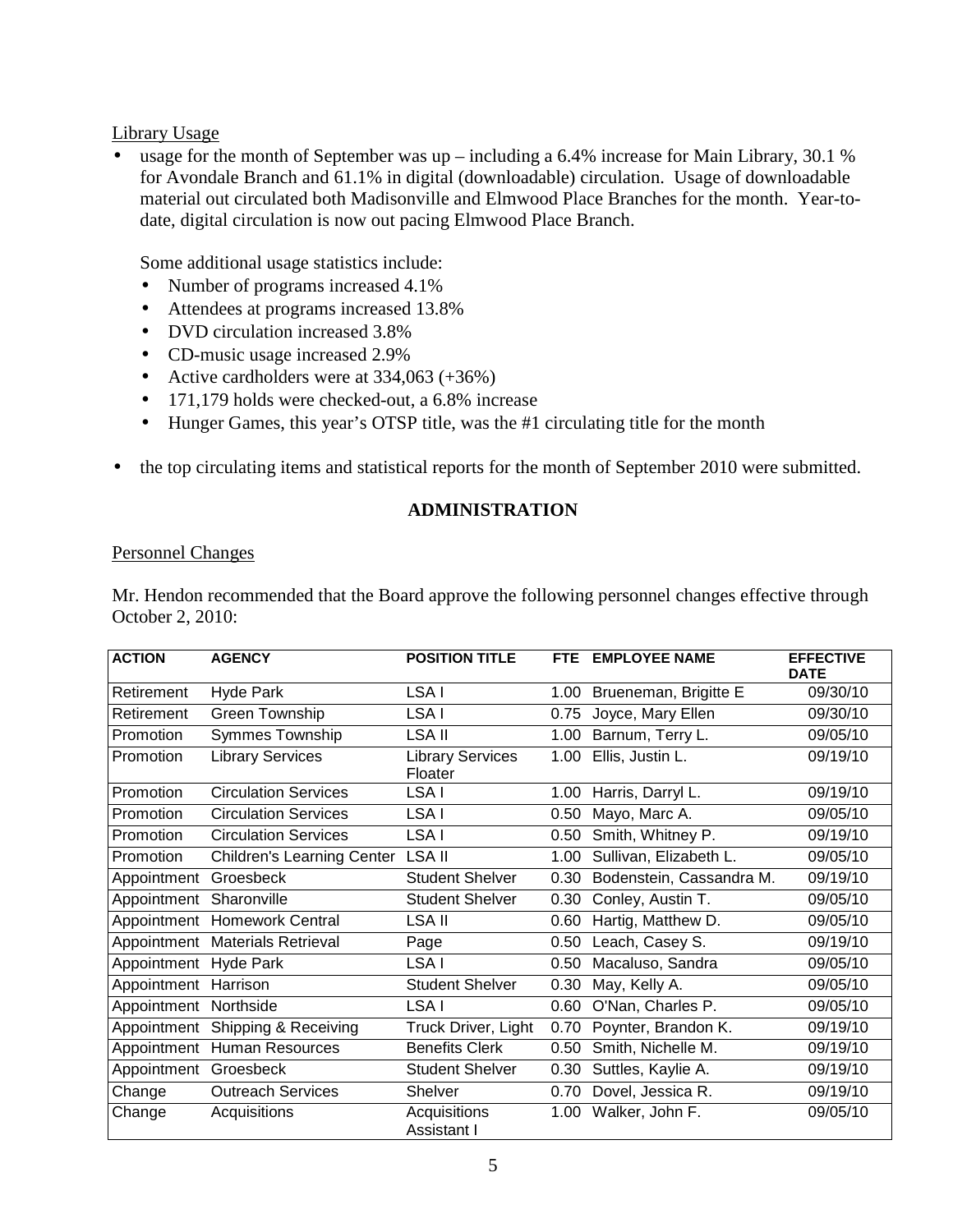| <b>ACTION</b> | <b>AGENCY</b>               | <b>POSITION TITLE</b>    | FTE. | <b>EMPLOYEE NAME</b>     | <b>EFFECTIVE</b><br><b>DATE</b> |
|---------------|-----------------------------|--------------------------|------|--------------------------|---------------------------------|
| Change        | West End                    | LSA II                   | 1.00 | Weitz, Benjamin R.       | 09/05/10                        |
| Change        | Information & Reference     | Shelver                  | 0.50 | Temple, Alex R.          | 09/19/10                        |
| Change        | <b>Circulation Services</b> | LSA I                    | 1.00 | Judy, Glenn A.           | 09/05/10                        |
| Departure     | Loveland                    | LSA I                    | 0.50 | Brotherton, Katherine E. | 09/04/10                        |
| Departure     | <b>Materials Retrieval</b>  | Page                     | 0.50 | Corwin, Jessica L.       | 09/20/10                        |
| Departure     | <b>Symmes Township</b>      | <b>Student Shelver</b>   | 0.30 | Eng, Matthew K.          | 09/15/10                        |
| Departure     | TeenSpot                    | LSA II                   | 0.50 | Frondorf, Corinne E.     | 09/25/10                        |
| Departure     | Symmes Township             | <b>Student Shelver</b>   | 0.30 | Haaser, Jenna E.         | 09/10/10                        |
| Departure     | Information & Reference     | Reference Team<br>Leader | 1.00 | Hawk, Gwendolyn B.       | 09/08/10                        |
| Departure     | <b>Materials Retrieval</b>  | Page                     | 1.00 | Nadaud, Julie R.         | 10/01/10                        |
| Departure     | Loveland                    | <b>Student Shelver</b>   | 0.20 | Nemoto, Saina            | 09/13/10                        |
| Departure     | <b>Symmes Township</b>      | <b>Student Shelver</b>   | 0.30 | Press, Rachel L.         | 09/07/10                        |
| Departure     | <b>Monfort Heights</b>      | <b>Student Shelver</b>   | 0.25 | Ripperger, Robert A.     | 09/15/10                        |

Mr. Moran suggested promoting the new email receipt option.

Mr. Hendon moved that the Board approve the Library Services and Administration Committee report as submitted, including personnel changes. Mr. Sittenfeld seconded.

Voting for the motion: Mr. Hendon, Mr. Sittenfeld, Mr. Wright and Mr. Moran … 4 ayes. The motion carried. **(60-2010)** 

#### Report of the Library Services and Administration Committee Meeting

Mr. Hendon reported that the Library Services and Administration Committee met on October 7 with Library Trustees Bill Moran and Bob Hendon and Executive Director Kim Fender in attendance. Committee Chairman Betsy LaMacchia joined the meeting by conference call.

The Committee reviewed a report from Ms. Fender on a proposed administrative restructuring. Mr. Hendon presented the Committee's recommendation that the Board review the proposal in Executive Session before taking action.

## **FISCAL OFFICER'S REPORT**

Ms. Schoettker reported that:

#### Public Library Fund

• the October Public Library Fund (PLF) distribution provides a third month of improvement over 2009 receipts but the year-to-date total of \$30.8 million still falls below 2009 by 8.3%. In comparison with the 2010 estimate, actual funding is ahead by 1.6%.

#### 2011 Budget

• Dusty Rhodes, Auditor and Secretary for the Hamilton County Budget Commission, has notified the Library that 2011 tax budgets have been approved by the Budget Commission. The Official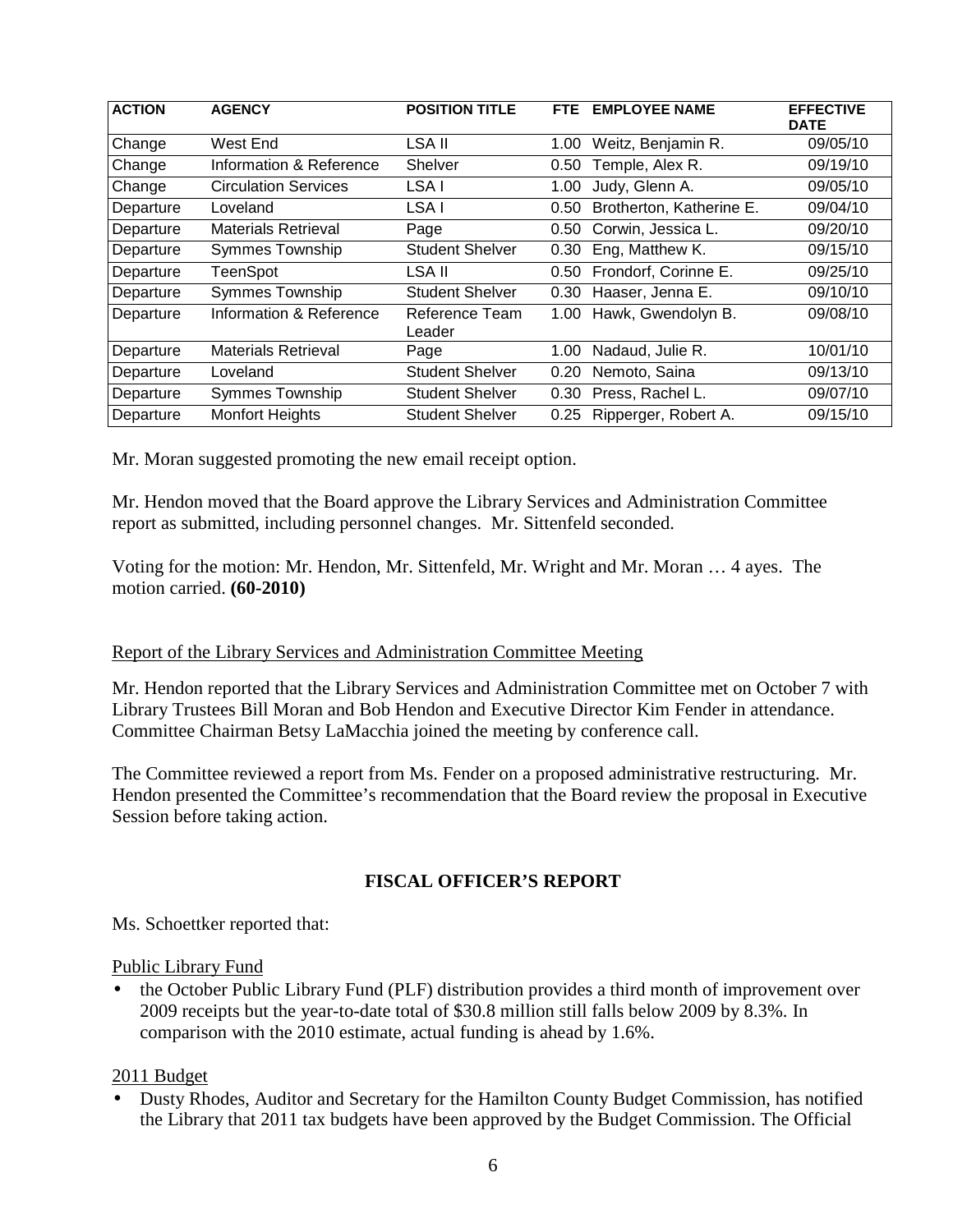Certificate of Estimated Resources issued for the Library by the Budget Commission reflects revised, lower estimates for both the PLF and local property tax revenue, as follows:

| 2011 General Fund     |                    |                              |  |
|-----------------------|--------------------|------------------------------|--|
|                       | <b>As Budgeted</b> | <b>Per Budget Commission</b> |  |
| Public Library Fund   | \$50,874,330       | \$37,931,160.08              |  |
| Property Tax (County) | 19,895,770         | 17,557,590.00                |  |
| Property Tax (State)  |                    | 2,062,410.00                 |  |
| <b>Other Sources</b>  | 2,754,900          | 2,754,900.00                 |  |
| TOTAL                 | \$73,525,000       | \$60,206,060.08              |  |

### Monthly Financial Report

• the financial report was submitted for the period ending September 30, 2010.

#### Investment Report

• the investment report was submitted for the month ending September 30, 2010.

Mr. Hendon moved that the Board approve the Fiscal Officer's Report including the financial and investment reports as submitted. Mr. Wright seconded.

Voting for the motion: Mr. Hendon, Mr. Sittenfeld, Mr. Wright and Mr. Moran (except pass on investment report) … 4 ayes. The motion carried. **(61-2010)**

## **FINANCE AND AUDIT COMMITTEE REPORT**

#### 2010 Estimated Resources & Appropriations

Ms. Schoettker requested authorization to revise estimated resources and appropriations as follows, noting that revisions to the LSTA Fund permit proper receipt and expenditure of the new LSTA grant. The General Fund revision provides primarily for the purchase of additional computer equipment.

| <b>2010 Estimated Resources</b> | Revisions    |
|---------------------------------|--------------|
| <b>LSTA Grant Fund</b>          |              |
| Intergovernmental Receipts      | \$54,922.00  |
| Contributions, Gifts, Donations | 26,308.00    |
| Net Change in Resources         | \$81,230.00  |
| 2010 Appropriations             |              |
| <b>LSTA Grant Fund</b>          |              |
| Capital Outlay                  | \$81,230.00  |
| General Fund                    |              |
| <b>Supplies</b>                 | \$440,000.00 |
| Capital Outlay                  | (440,000.00) |
| Net Change in Appropriation     | \$0.00       |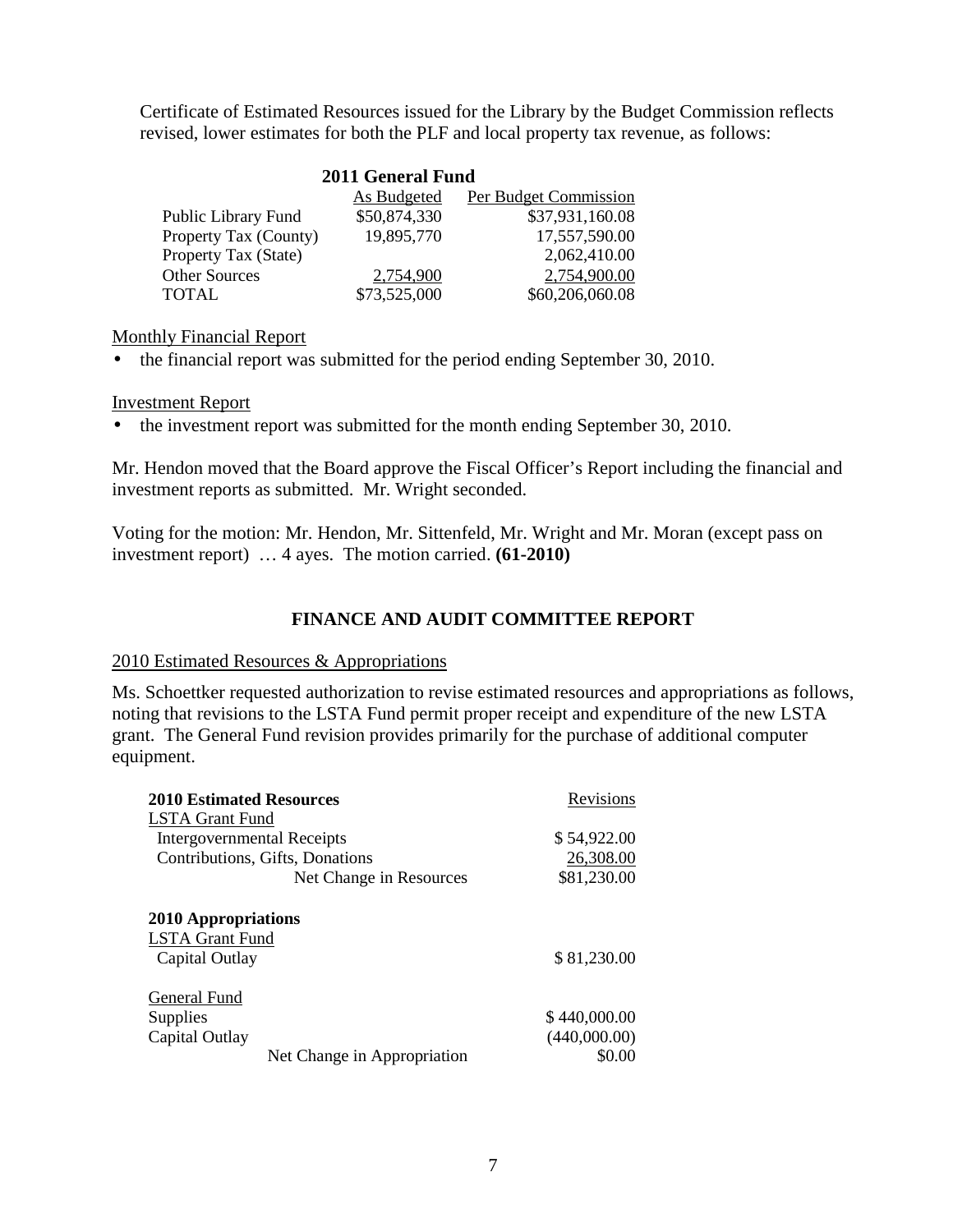## Direct Deposit

Ms. Schoettker reported the provisions of Ohio Revised Code 3375.351, which give the Board the authority to choose direct deposit as the form of employee compensation. After 14 years of offering voluntary direct deposit, 82% of the staff has chosen this option. Issuing payment by direct deposit is less expensive than by check or pay card.

The Hamilton County Prosecuting Attorney concluded in his opinion on this issue that "*the library board has the authority to mandate direct deposit for library employees (those not subject to a collective bargaining agreement) and may exercise its discretion to adopt a system that does not include "pay cards" but does include a range of reimbursements related to job duties including travel and program supplies expenses*".

She stated that our banking representatives have advised that all staff will be able to open at least a savings account. The Prosecuting Attorney has advised that if an employee refuses to execute the necessary authorization for direct deposit, it is reasonable to deposit their pay in an account opened by the Library and to initiate progressive discipline for such refusal.

In conclusion, she requested that the Board mandate direct deposit for library staff – both pay and job-related reimbursements – and that pay cards not be offered as a payment option.

When asked by Mr. Moran, Mary Bennett-Brown stated that she concurred with the recommendation.

Mr. Sittenfeld moved that these items be approved as submitted, including revisions to estimated resources and appropriations and mandatory direct deposit. Mr. Wright seconded.

Voting for the motion: Mr. Hendon, Mr. Sittenfeld, Mr. Wright and Mr. Moran … 4 ayes. The motion carried. **(62-2010)**

## **FACILITIES COMMITTEE REPORT**

Mr. Hendon reported that:

Fire at Cheviot Branch

• a cigarette discarded in the mulch caused a fire at the Cheviot Branch on October 7. No one was injured and the Branch was able to open later that day. Because the cost of damage to both the building interior and exterior is not yet known, he recommended that the Board approve waiving public bidding for repairs should the cost exceed \$25,000.

Mr. Moran suggested the replacement of mulch with rock or stone.

Former Bond Hill Branch Site

• the office of the Hamilton County Prosecuting Attorney has approved the contract with MAC Properties, LLC for purchase of the Library's property on Dale Road for \$55,000 and the contract has been signed. MAC Properties has until November 29, 2010 to arrange financing, with the closing to be scheduled for early December.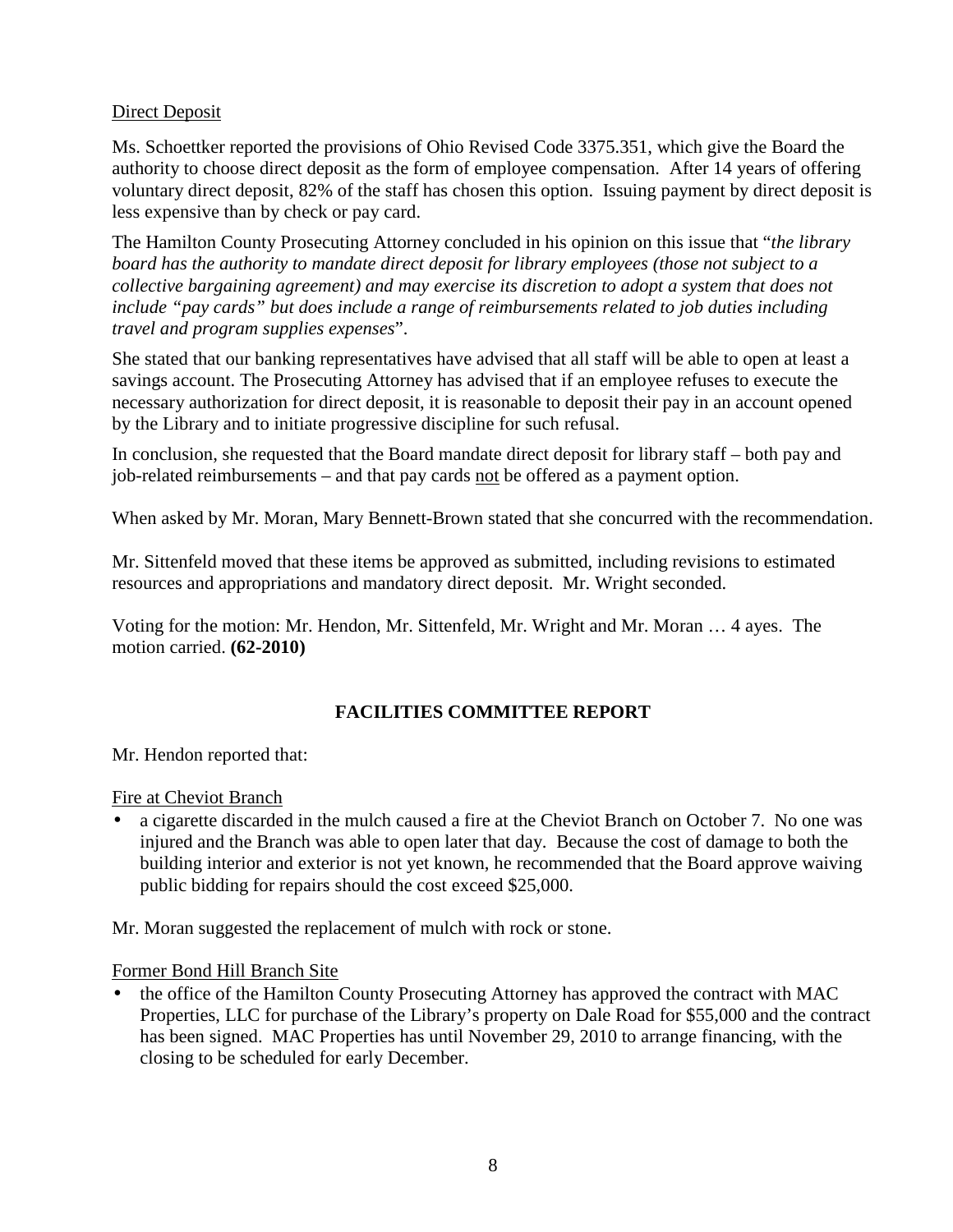## Elmwood Place Branch

Ms. Fender reported that her second letter to the Mayor of Elmwood Place reiterated the Library's stance on rent and set a deadline for a response from the Village. The response from Mayor Morgan received on October 7 indicates that the Council's decision will be communicated after their next meeting on October 12.

If that response is that the Village of Elmwood Place will no longer contribute space for the branch as of November 1, Ms. Fender recommended that the Board approve closing the Elmwood Place Branch. This closing could be as early as October 18, no later than October 25. If the Council agrees to continue providing the space rent-free, the Elmwood Place Branch would remain open.

Mr. Hendon continued to report that:

#### Brookline Property

• in response to questions raised by Library Trustee Paul Sittenfeld at the September meeting, details of project costs and expenses were provided (summarized below). One-time costs were slightly higher than anticipated because additional costs were incurred to remove two diseased trees and to replace the residential security monitoring system with a commercial system. Other costs have been slightly less than estimated. A gas meter in the garage has been removed.

| <b>Brookline Avenue - 2010</b> |             |  |  |
|--------------------------------|-------------|--|--|
| Donations                      | \$21,500.00 |  |  |
| Seller (taxes)                 | 9,452.08    |  |  |
| <b>TOTAL INCOME</b>            | \$30,952.08 |  |  |
| Feasibility study              | \$20,030.46 |  |  |
| Environmental report           | 1,975.00    |  |  |
| <b>Taxes</b>                   | 5,374.53    |  |  |
| Insurance                      | 229.00      |  |  |
| Trees/yard work                | 10,506.00   |  |  |
| Security                       | 1,216.66    |  |  |
| <b>Utilities</b>               | 1,135.83    |  |  |
| <b>TOTAL EXPENSE</b>           | \$40,467.48 |  |  |

#### Westwood Annex

• the option for purchase of the Westwood Annex property expired on September 30. WestCURC let the option expire as they have been unable to secure funding for the purchase.

## Pleasant Ridge Branch ADA Project

- DNK Architects presented 90% complete construction drawings on September 23 to Library staff and members of the Pleasant Ridge Community Council (PRCC) Library Committee. DNK has advised that the drawings are now 100% complete but they have not yet been delivered to the Library.
- a revised cost estimate will be prepared based on the completed construction drawings. Based on the original project cost of \$1.2 million, \$1,134,354.81 remains unpaid. To date, \$31,731.48 has been received in donations from the PRCC and individual donors, plus \$40,000 from the Library Foundation. If the Council is to provide 25% or \$300,000 (included in the 2011 budget), then their outstanding obligation is \$268,268.52. The Library's remaining obligation is \$794,354.81.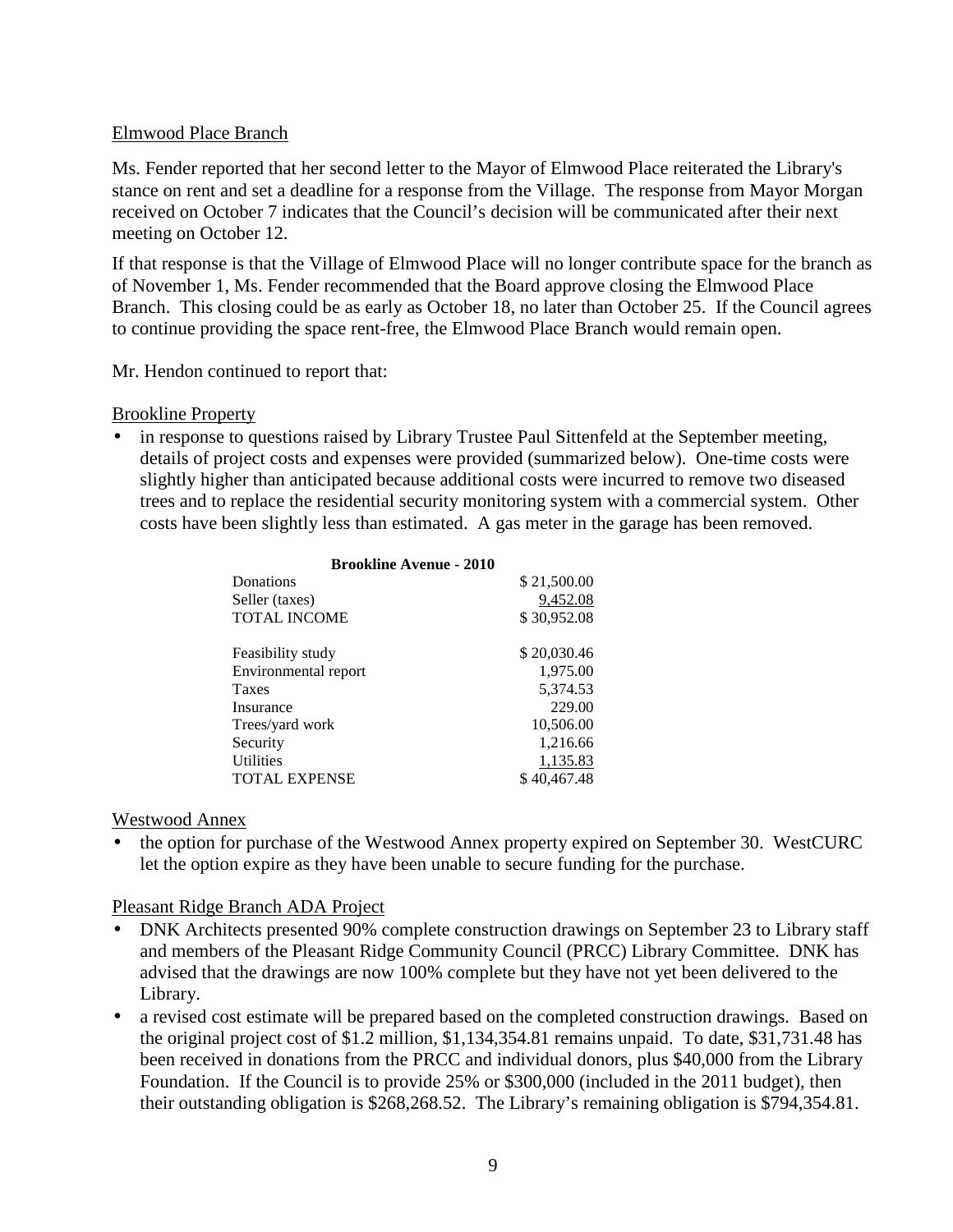Ms. Fender advised that DNK has promised to deliver drawings to the Library today. Mr. Moran stated that he is personally disappointed in DNK; their delay is unacceptable and may affect further business.

Mr. Hendon moved that the Board approve the Facilities Committee Report as submitted, including authorization to waive public bidding to repair fire damage at the Cheviot Branch and to close the Elmwood Place Branch if space is no provided longer rent-free. Mr. Wright seconded.

Voting for the motion: Mr. Hendon, Mr. Sittenfeld, Mr. Wright and Mr. Moran … 4 ayes. The motion carried. **(63-2010)**

# **DEVELOPMENT COMMITTEE REPORT**

Mr. Wright reported that:

The Library

• the Library continues to solicit donations for the Clifton project. Total gifts to the project, including a gift specifically for the feasibility study, total \$21,500.

## Library Foundation

- the "Wicked" fundraising event featuring author Gregory Maguire on September 21 netted almost \$3,000 to the Library Foundation. Joe & Noel Dehner underwrote the food and furnished some of the refreshments.
- materials created pro bono by branding company LPK for the Library Foundation Development Initiative were well received by the directors.
- the Annual Fund solicitation for Library Staff will run from September 23 October 15. The Annual Fund for the general public will run from October 29 through year-end. This campaign will focus on growing the Foundation's permanent endowment.
- due to the recent articles concerning the Library's 1848 Cincinnati Panorama daguerreotype in *Wired Magazine* and the *Cincinnati Enquirer* and subsequent postings on the Internet, over \$1,500 in art prints and postcards have been sold for the benefit of the Foundation.
- the Foundation will hold its next quarterly meeting on October 21. In response to the \$1 million gift from the Joseph S. Stern Jr. Family Fund of the Greater Cincinnati Foundation, committee meetings have been held to recommend specific wording for establishing an endowment fund. In November, the Foundation will recommend to the Library Board a permanent way to honor the Stern gift as it relates to the Library and Foundation.

# Friends of the Public Library

- the Friends sale at the Mariemont Branch on September 17-18 grossed \$4,630. The next sale will be at the Clifton Cultural Arts Center from October 14-16. Proceeds will benefit the Clifton, Elmwood Place and West End Branches.
- the next Friends meeting is October 22.

# Anderson Township Library Association

- the Anderson Township Library Association (ATLA) will hold its annual Holiday and Nearly Used Book Sale from November 11-13 at the Anderson Branch. Proceeds from the sale will benefit both the Anderson and Mt. Washington Branches.
- in December 2008, the Library and ATLA entered into a two-year Services Agreement formalizing the expectations and responsibilities of each party. Under the terms of this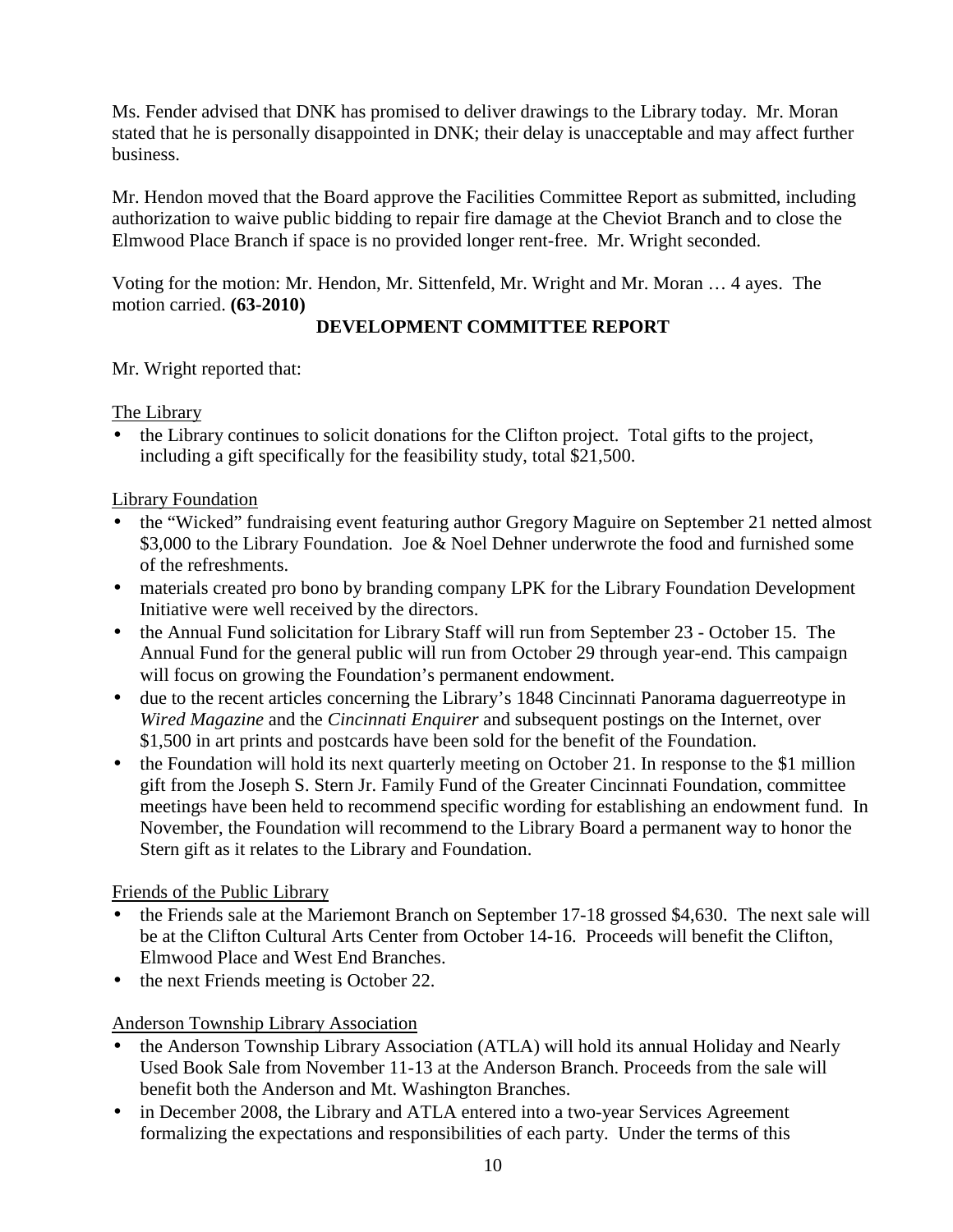Agreement the Library provides some printing and graphic design services, includes information about the Association on our web site, delivers Library discards to the Association's warehouse, plus other minimal services. ATLA has paid the Library \$500 annually for these services. This Agreement expires December 31, 2010 and the Library administration recommends that the Board approve extending this Agreement through December 31, 2012, with all other terms unchanged.

Mr. Sittenfeld asked what participation is expected from trustees regarding the Friends and Foundation. Ms. Fender recommended that all trustees to be, at minimum, a member of Friends and that they make some donation to the Foundation.

Mr. Wright moved that the Board approve the Development Committee Report as submitted, including extension of the Service Agreement with the Anderson Township Library Association. Mr. Hendon seconded.

Voting for the motion: Mr. Hendon, Mr. Sittenfeld, Mr. Wright and Mr. Moran … 4 ayes. The motion carried. **(64-2010)**

# **COMMUNITY AND PUBLIC RELATIONS COMMITTEE REPORT**

Mr. Sittenfeld presented a report on planning and upcoming promotional campaigns, notable media coverage and press releases. Promotion encouraging student participation in the Library's annual Teen Read Week, Teen Photography Contest and Chemistry Week will be a top priority this month. Other promotional efforts will be directed to generating pre-publicity for the Library's annual Veterans Day Program, as well as a system-wide initiative new to our Library, National Gaming Day.

The report was received and filed.

# **LEGISLATIVE AFFAIRS AND LAW COMMITTEE REPORT**

## Alliance Defense Fund - Meeting Rooms Policy

Mr. Wright reminded the Board that in August it was reported that the Alliance Defense Fund alleged that our Meeting Rooms Policy, which does not allow use for "Meetings for the primary or principal purpose of conducting religious services", is unconstitutional. Per the advice of the office of the Hamilton County Prosecuting Attorney, we suspended indefinitely the enforcement of this particular aspect of the Meeting Room Policy. The suspension went into effect on July 2 and, to date, no complaints or problems have arisen as a result of this suspension.

He presented an administrative recommendation to revise the policy to delete the language concerning religious services. All other provisions would remain in effect.

He noted that reference to an amended policy in a September 16 letter from the Alliance Defense Fund is in error; an amended policy was not sent.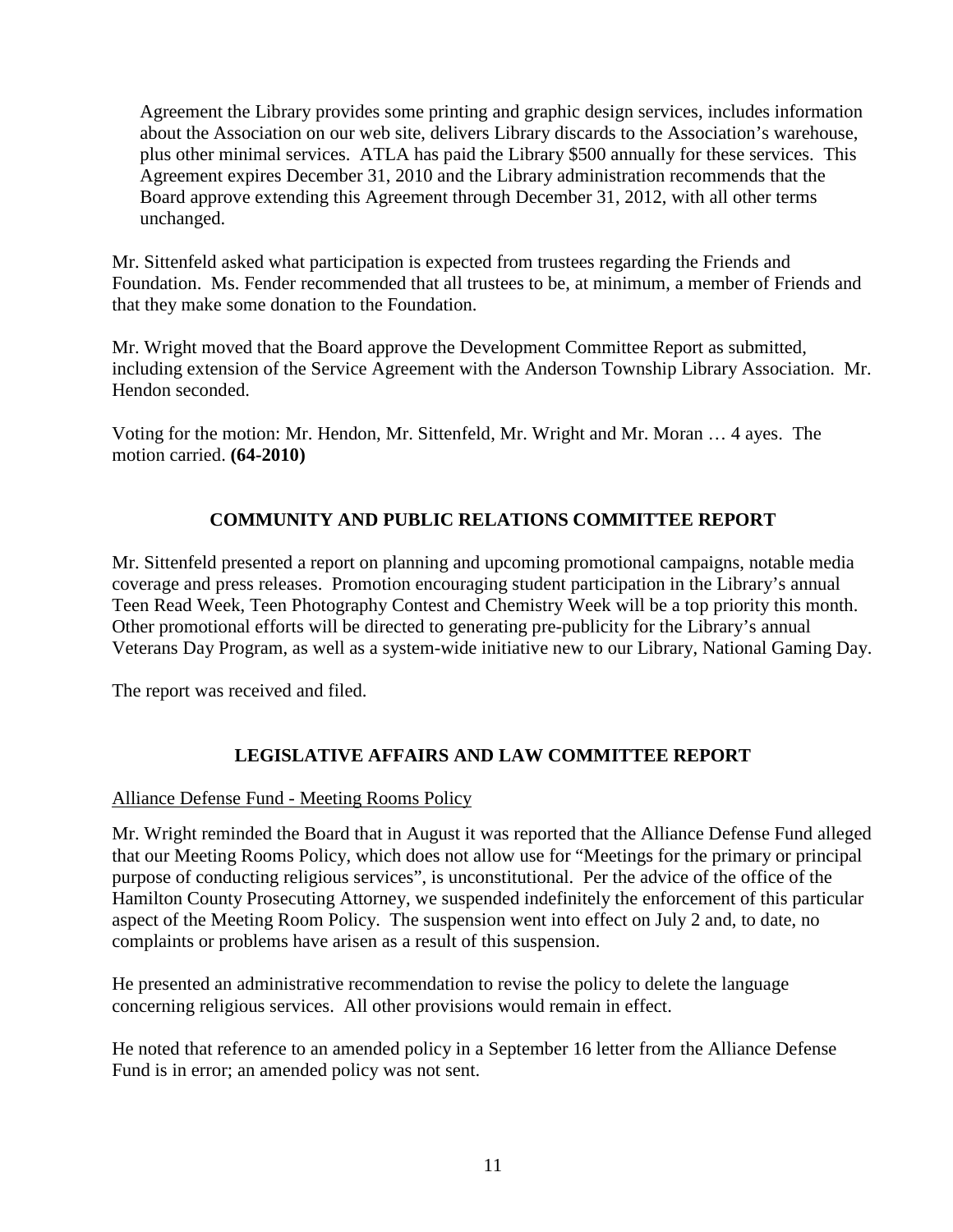## **Meeting Rooms Policy**

As a way of supporting our mission and vision, the Library welcomes the use of its meeting rooms within the guidelines that accompany this policy. First priority in the use of Library meeting rooms will always be given to Library sponsored and co-sponsored programs and to programs held in cooperation with the Library.

Library meeting rooms are available free of charge for the following groups/individuals:

- Educational, cultural, civic, social, political, religious, or professional organizations
- Persons volunteering as tutors as part of a non-profit program

Library meeting rooms are not available to groups/individuals for:

- Promotion or sale of services
- Fund-raising purposes
- Campaigning activities
- Conducting classes for profit

No admission or attendance charge or required donation may be assessed by any non-Library group using a meeting room.

Use of the meeting room does not mean that the Library endorses the purposes and policies of those using its meeting rooms. Meeting room use may be denied to anyone falsifying a meeting room application or failing to comply with this policy.

Mr. Wright moved that the Board approve the Legislative Affairs & Law Committee Report as submitted, including revision of the Meeting Rooms policy. Mr. Sittenfeld seconded.

Voting for the motion: Mr. Hendon, Mr. Sittenfeld, Mr. Wright and Mr. Moran … 4 ayes. The motion carried. **(65-2010)**

#### Yvonne Garner Complaint

Mr. Ross reported that a complaint that originated in 2006 has been dismissed. In June 2006, a Library driver (now retired) and Yvonne Garner were involved in a motor vehicle accident. Ms. Garner filed a complaint against the Library in 2008 that was voluntarily dismissed without prejudice on May 29, 2009. On May 28, 2010, the plaintiff refiled the complaint. With the filing of a Stipulation of Complete Dismissal with Prejudice in Hamilton County Common Pleas Court on September 28, 2010, the complaint is closed.

The Library was represented in this case by Patrick J. Deininger in the law offices of Douglas J. May, per assignment by our auto insurance carrier, Travelers Insurance Company.

The report was received and filed.